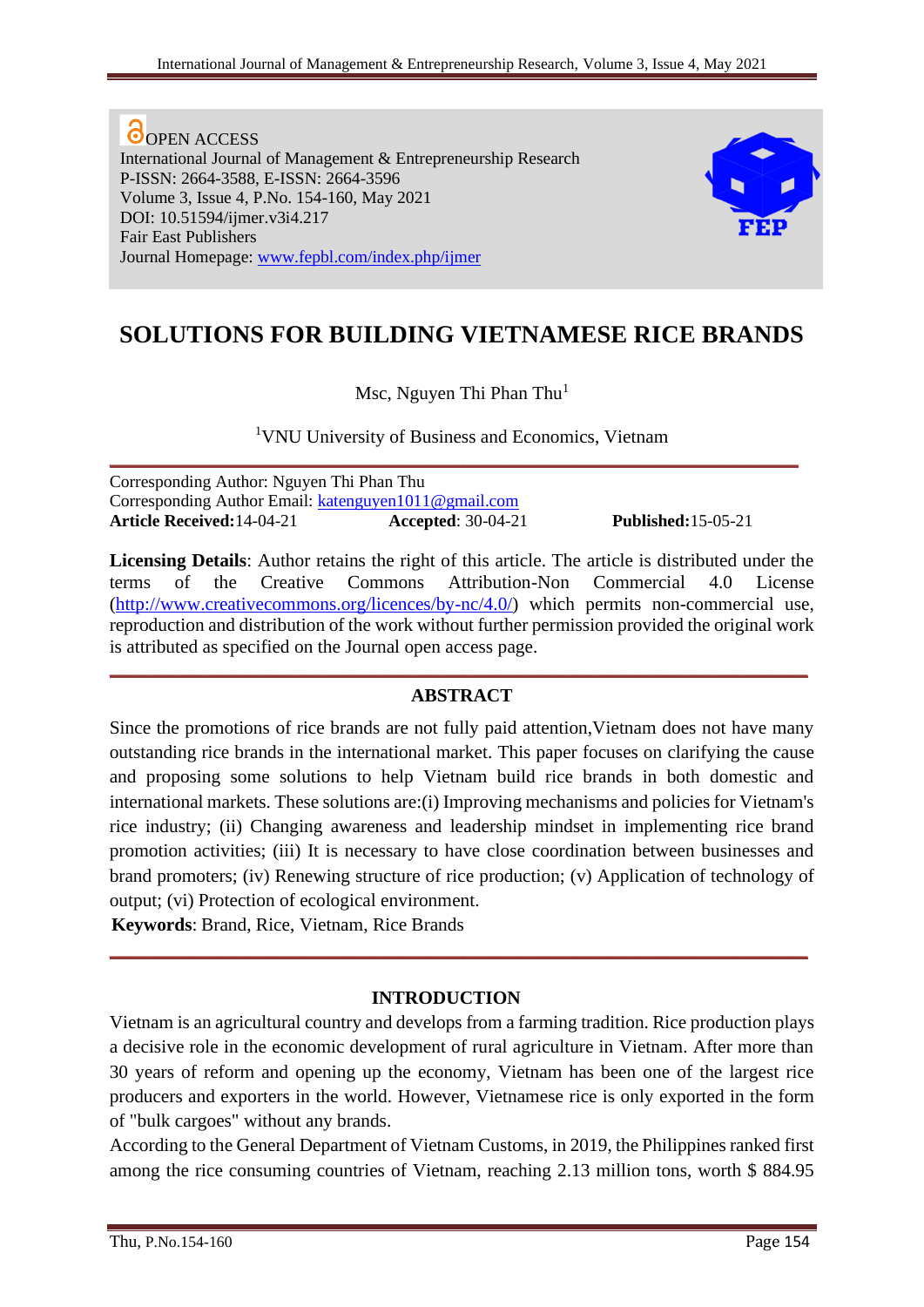million, accounting for 33.5% of the total volume and accounting for 31.5% of the total rice export turnover of the country; export prices decreased by 8.1%, reaching USD 415.1/ton (VITIC, 2020a). Ivory Coast ranks second in the rice-consuming countries of Vietnam, accounting for over 9% of the total volume and total turnover, reaching 583,579 tons, equivalent to \$ 252.63 million, up 111% in volume and increasing 61.4% of turnover compared to the previous year; export prices rose 23.6%, reaching 432.9 USD/ton (VITIC, 2020a). China ranked third among the rice consuming countries of Vietnam, plummeting over 64% in both volume and turnover compared to 2018, reaching 477,127 tons, equivalent to 240.39 million USD, accounting for 7.5% of the total volume and accounts for 8.6% of the total rice export turnover of the country; Export prices also decreased by 1.7%, reaching an average of 503.8 USD/ton (VITIC, 2020a). Thus, in 2019, rice exports to most markets increased in both volume and value compared to 2018; however, rice export prices to all markets decreased compared to the previous year (VITIC, 2020a). These figures show that Vietnam is exporting to low-cost markets such as Africa and Asia without accessing high-value rice markets such as the EU and North America. Meanwhile, two rivals of Vietnam, Thailand, and Cambodia, have captured these potential markets by building big rice brands. The rice branding in Vietnam has not received attention, so these brands are not only unfamiliar to foreign consumers but also domestic consumers (VCCI, 2018).

Vietnam, in recent years, is actively participating in free trade agreements with major partners in the world. Therefore, building reputable rice brands would help Vietnam's rice industry achieve new strides. However, to the best of our knowledge, there has not been any study focusing on this issue in Vietnam. Hence, in the first place, the research "*Solutions for building Vietnamese rice brands* " aims to fill that void with the following specific objectives: *(i) Assess the current situation of Vietnamese and world rice brands; (ii) Offer solutions for building Vietnamese rice brands.* To achieve these goals, the research team will answer three specific research questions as follows: *(i) What is the current situation of rice brands in the world rice market? (ii) What is the current situation of Vietnam's rice brands?; (iii) What solutions could be effective in the process of branding Vietnamese rice?*

#### **LITERATURE REVIEW**

Ba et al. (2019) proposed that the needed solution to improve the quality of Vietnam's rice value chain was to upgrade the production system together with the strict control of the government leading to an increase in rice yield as well as to promote the signing of contracts between farmers, cooperatives and cooperatives. Besides, the authors also described the traditional rice value chain in the Mekong Delta as characterized by many intermediaries with little horizontal and vertical coordination among value chain stakeholders. Therefore, exporters often have difficulties in finding sources of high-quality rice with a high degree of purity. Consequently, contract farming is emerging as a useful purchasing tool for sourcing high-quality rice or dominating its production.

Demand for food and other agricultural products is forecast to increase by 50% between 2012 and 2050 (FAO, 2017). Such demand increases due to changes in population structure, population growth, urbanization, and natural resources for agriculture are increasingly exhausted. Besides, the side effects of using chemicals in crop production are becoming more and more apparent and causing sustainability concerns. Meanwhile, the population of Vietnam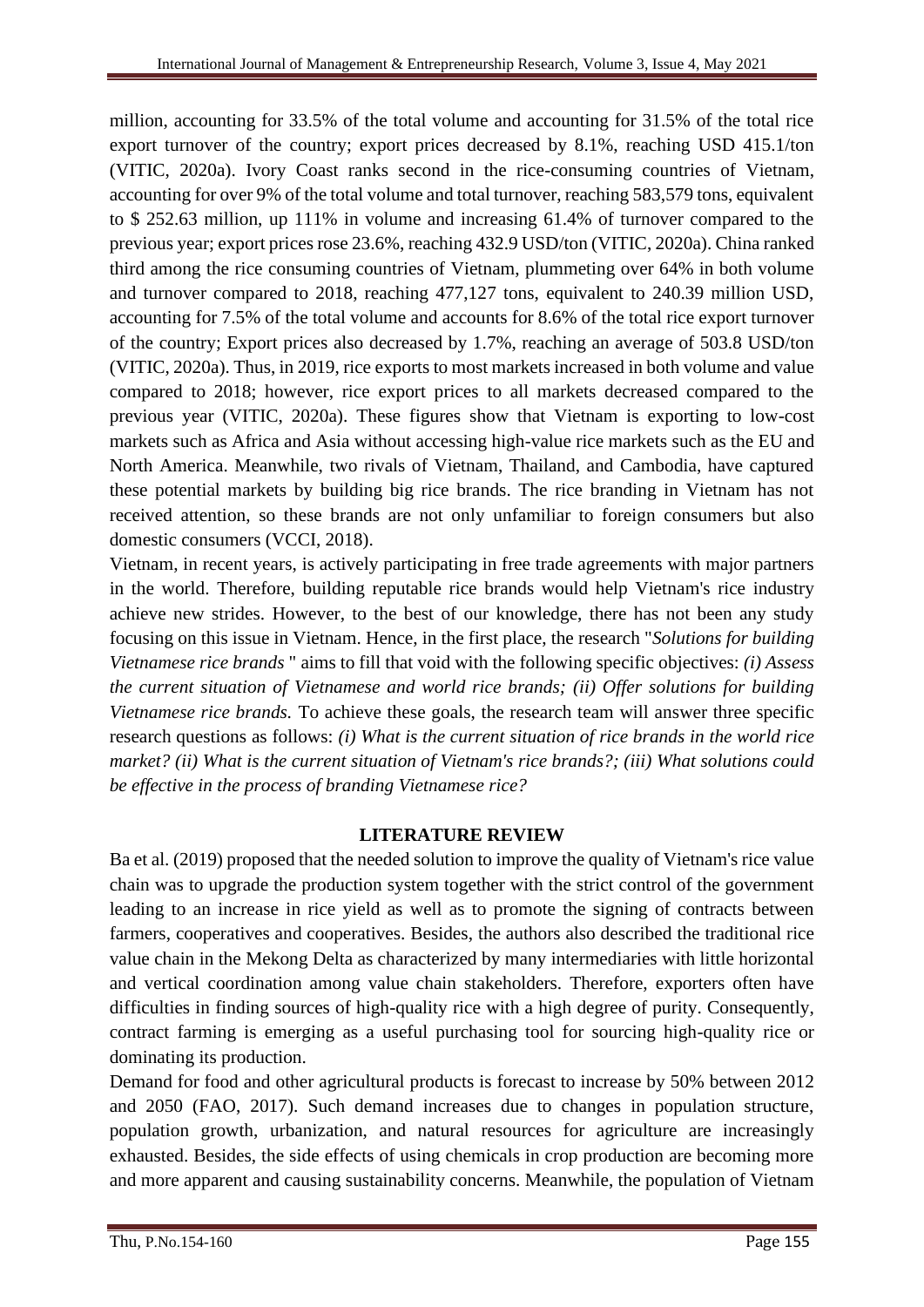is 96,622,411 people (United Nations, 2019), equivalent to 1.27% of the world's population and ranks 15th in the ranking of the population of countries and territories, as of September 4, 2019. Population growth will drive demand for food, even in a modest economic growth scenario (De Clercq et al., 2018). Specifically, Cuong et al. (2017) revealed that the demand for rice is increasing due to the increase in the global population. However, constraints such as water scarcity, pest infestation, inadequate fertilizer use, and low-yielding varieties have limited yield growth. At the same time, Hội (2015) indicated that the fact that Vietnam has participated in free trade agreements such as TPP, EVFTA not only brings both positive and negative impacts on Vietnam's rice market. To take advantage of the positive effects, the author suggested Vietnam needs to build reputable brands by improving all stages of rice production, i.e. from rice planting to harvesting and processing. Besides, it is necessary to have the linkage between the four stakeholders (namely: the state, scientists, enterprises, and farmers). With respect to branding rice, Trung (2014) wrote that Vietnam needs to perfect the rice export organization system, invest in synchronizing science to modernize production, develop and build target markets, and promote advertising. Besides, Thành et al. (2016) revealed that it is time for Vietnam's rice industry to gradually reduce rice production and produce rice in sufficient quantities to ensure domestic food security, should ignore export targets in terms of quantity. Instead, Vietnam should move towards improving the quality of rice grains while building a Vietnamese rice brand for the Vietnamese people. These will be the solid foundations to raise Vietnamese rice in the international market.

Thus, these studies mainly focus on solutions to improve the Vietnamese rice value chain, and increase the value of export turnover, but not on solutions to strengthen Vietnam's rice branding. This is the reason why the research team focuses on the research goal of offering specific solutions to build Vietnamese rice brands. In the next section, this study shows the current situation of rice brands in the world and Vietnam as well as provides an overview of the world rice market.

#### **Some Popular Rice Brands in The International Market**

Thailand has always been the leading country and a rival of Vietnam in exporting rice because they have built well-known brands of high-quality global rice such as Jasmine, Tam Rice, Thai Fragrant Rice. Thai rice has branded all over the world, so if the same quality rice product has the same price between Vietnamese rice and Thai rice, customers will surely choose Thai rice because of its prestige and brand name. Five standards make Thai rice different among others, name brand name, purity criteria, and barcode (Vietnamnet.vn, 2015).

Cambodian, in recent years, has become a supplier of high-grade rice to the world market (An, 2019b). To achieve this achievement, Cambodia's farming system uses less fertilizer and chemicals. Besides, Cambodia focuses on producing long-term rice varieties with a harvest time of up to 6 months. This farming method is in line with world trends, resulting in the popularity of Cambodian rice, and the selling price is much higher than Vietnamese rice.

India and Pakistan are also two of the major rice exporting countries and compete with Vietnam. India is forecasted to be the largest rice exporter for the 9th consecutive year (Workman, 2019), the main types of rice are aromatic basmati, rice, and white rice with medium quality. Meanwhile, Pakistan usually exports white rice and some fragrant basmati rice, mainly competing with India. The leading consuming markets of these two countries are Africa, the Middle East, and neighboring countries (VITIC, 2020b).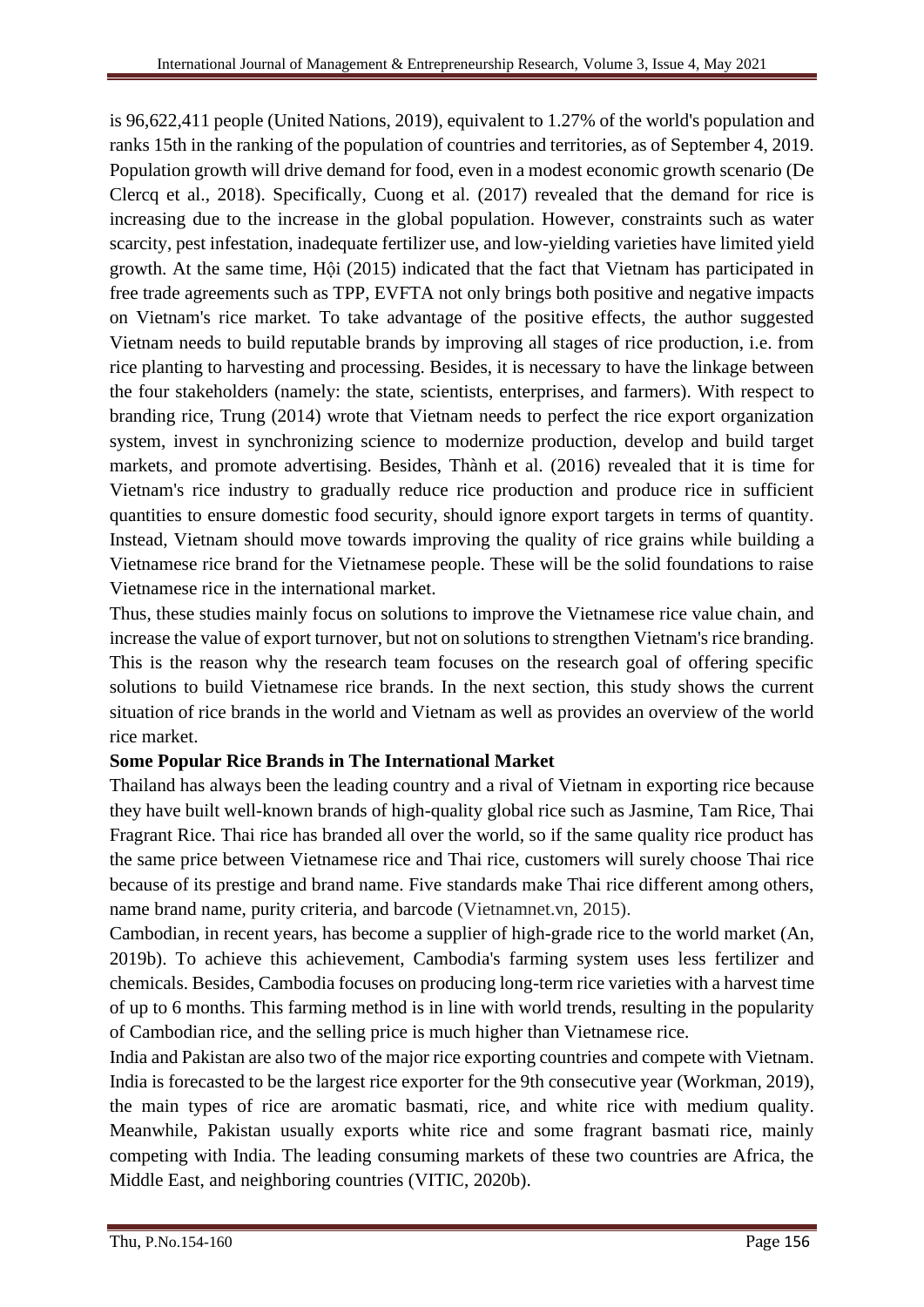### **Experience in Building Rice Brands of Some Countries around the World Campuchia**

Currently, Cambodia has over 70 enterprises involved in rice export activities, exporting to nearly 60 countries around the world (Chan, 2016). Moreover, Cambodian fragrant rice is ordered by many developed countries around the world, especially European countries and China (Pisel, 2020). Typically, in 2009, the Cambodian Agricultural Research Institute selected Phka Romdoul - a rice variety with an exceptionally delicious quality of rice, which was brought to international competitions by the Cambodian government. For three consecutive years (from 2012-2014), Phka Romdoul rice has won the world's best rice award (Chan, 2016).

To achieve this result, the Cambodian government has adopted various policies (Chan, 2016). First, the Cambodian government constantly encourages farmers to produce rice for organic farming. Second, Cambodia has established the Rice Association which links the State and the private sector to ensure unity and synchronization in rice production and business, in May 2014 (Thông & Sang, 2017). Third, Cambodia regularly creates conditions for businesses to participate in promoting rice products to the world.

#### **Thailand**

Thai agricultural products, especially rice, have always had a high position in the world market. That is because Thailand has always attached great importance to improving the quality of goods along with developing brand names (VietnamNews, 2020).

Specifically, thanks to the right and consistent strategies in building agricultural brands of the Thai government, farmers pay more attention to ensuring international standards of food safety, traceability, and environmental integrity, social responsibility and labor regulations. Besides, they know to grasp and apply modern technologies to the production and processing of agricultural products.

#### **Current Situation of Rice Branding Activities of Vietnam**

Over the past ten years, Vietnam has continuously been among the top rice exporting countries in the world, but its export turnover remains low (Workman, 2019). However, in recent years, Vietnamese rice has had many opportunities to improve its position in the world market in terms of both export volume and economic value.

Recently, Vietnam's ST25 rice, a specialty rice variety of Soc Trang, a province in the Mekong Delta of Vietnam, won the highest ranking in the world for the first time, in 2019. This is an opportunity for Vietnam to promote branding rice with good quality. Currently, ST25 rice is packaged in a single package with a weight of 5 kg/pack and sells for 36,000 VND/kg. It is expected that by the end of 2020, Vietnam will supply about 30,000 tons of ST25 rice to the market (VCCI, 2020). Besides, in 2017, ST24 rice won the top 3 of the world's best rice varieties in Macau. This rice variety can adapt well to weather conditions, so its yield is stable. Currently, ST24 rice has three prices, depending on the production process.

Ngoc Troi Thien Long rice grain, which is a type of rice from the sacred dragon rice variety of Loc Troi Group, won the title of the top 3 most delicious rice varieties in the world in 2015. It Is cultivated on a concentrated raw material area with a closed production and processing process that meets hygiene and safety management standards. Its lowest selling price in 2020 is 17,000 VND/kg, and the highest is 18,000 VND/kg.

Some typical types of rice in Vietnam have gradually affirmed their brands in the world market. However, Vietnam's rice export market still only increases in volume and decreases in value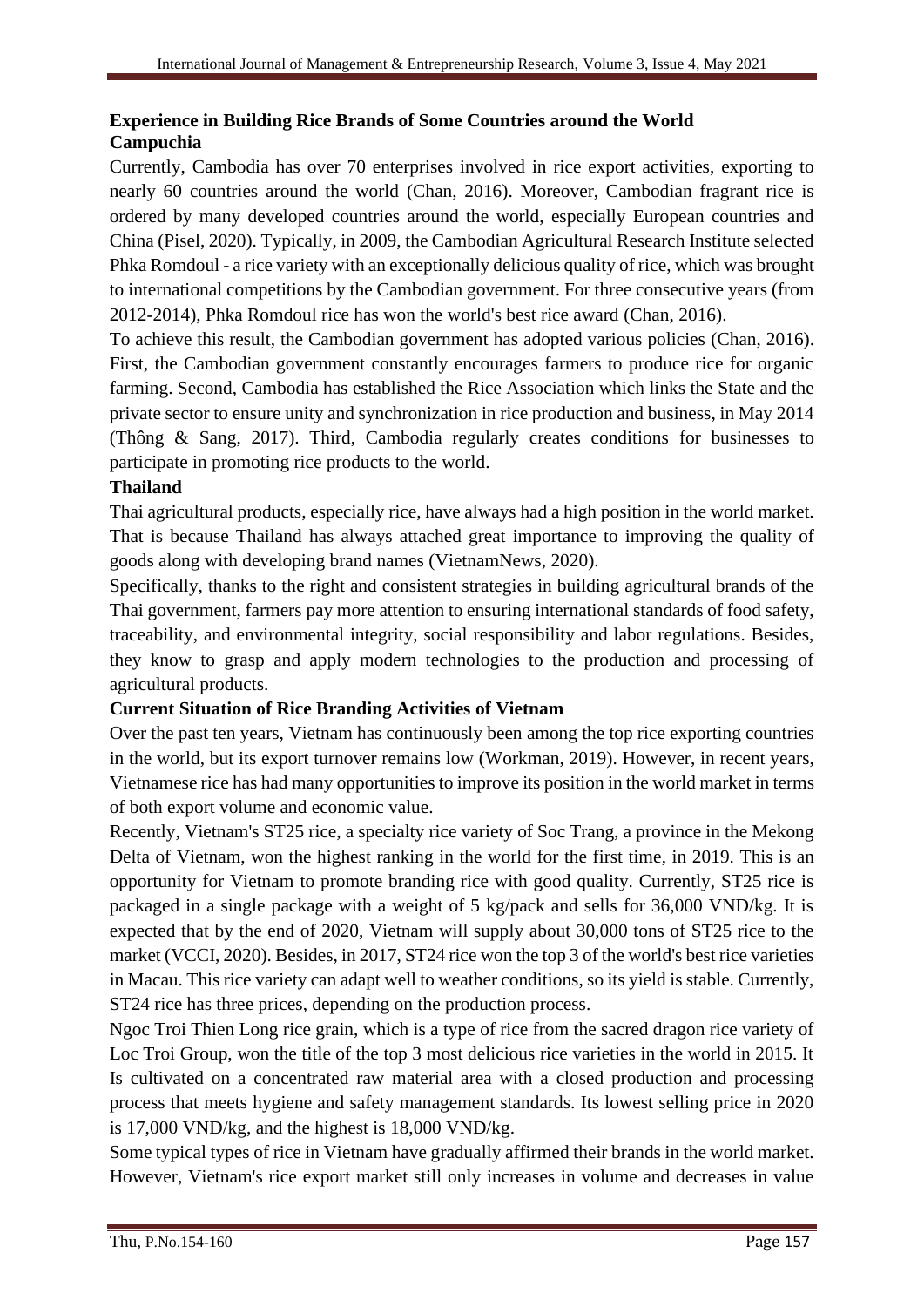(An, 2019a). The main reasons leading to this situation are due to the unsustainable rice branding process. Specifically, the new rice branding and building program was approved in 2015, so the coordination mechanism is not precise, leading to the loose linkages between businesses, farmers and researchers. Also, Vietnamese rice has not yet ensured food safety due to residues of plant protection substances and chemical fertilizers in rice. Besides, too much emphasis on increasing output leads to the low quality of Vietnam's rice exports, and the export market is concentrated in a low segment, creating pressure on the whole domestic demand to reduce prices. Finally, the trend of building raw material areas is now done in a "forced" way because businesses mainly rely on the available supply in the market, leading to uncompetitive export products.

#### **Solutions to Build Vietnam's Rice Brands**

Without asynchronous coordination of elements and resources of businesses, people and government, it is not easy to bring maximum business efficiency to the rice industry. Therefore, the practical promotion of the rice brand requires synchronous coordination between farmers, owners of businesses, business partners and authorities in each locality. In the coming time, companies and localities could take some of the following recommendations into accounts:

*Improve mechanisms and policies for the Vietnamese rice industry.* Branding Vietnamese rice not only makes economic sense but also affirms the brand and position of our country's rice grain in the international market. Therefore, the state should continue to renew the land policy mechanism for the rice industry and at the same time, promote the development of supporting industries for production and processing such as fertilizer production, plant preservatives. Besides, the government should pay attention to policies to attract both domestic and international investment capital for rice industry projects.

*Change awareness and leadership thinking in implementing rice brand promotion activities.*  Localities and businesses need to choose the most typical and outstanding rice to develop a brand for their local specialty products. Since then, building programs to promote this brand strongly and widely in the market. Suppose the specialty rice products of the locality are known and selected by a large number of consumers. In that case, development opportunities will open up with many other types of local agricultural products.

*Coordination between businesses and brand promoters.* Through reports for specific companies in the period of economic development or reports on local sites, television and press makers can introduce local specialty rice products and businesses, thereby increasing the efficiency of brand promotion for products. Besides, it is necessary to promote advertising on the mass media that is currently interested by consumers, such as on agricultural product exchanges, on websites selling rice online. Businesses also need to create strong cohesion in the industry environment by joining rice processing associations and in this way, can promote their brands to develop strength in building and promoting brand development for Vietnamese rice*.*

*Renew rice production structure.* It is necessary to focus on planning to form several concentrated and large-scale raw material production areas and expand the form of purchasesale through contracts to create a stable source of raw materials for production. At the same time, it is necessary to actively invest in building infrastructure for the transition areas, especially in irrigation; to increase support to farmers in breeds, capital, materials, and techniques to create high-quality products qualified for specialty goods.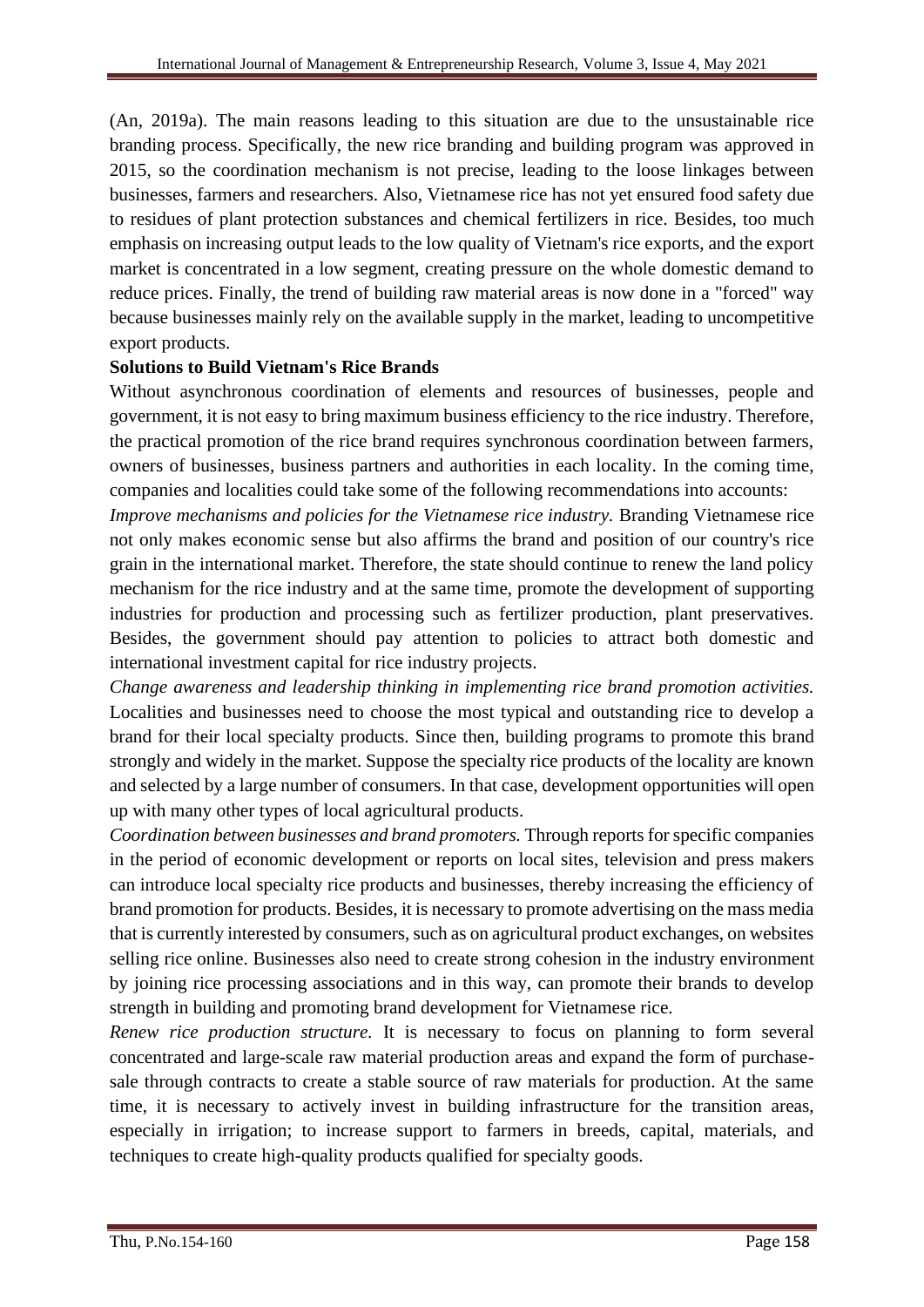*Apply technology in production.* Absorbing advanced scientific and technological achievements in rice production and processing will create a large number of products, with high productivity, good quality, thereby reducing costs and diversifying brands leading to increased competitiveness in the market. Moreover, with the application of technology, farmers will be proactive in production, reducing dependence on weather and climate due to the expanded production scale.

*Ecological environment protection*. The Protection of the ecological environment in the rice production industry is to protect water resources, protect biodiversity, prevent soil degradation and erosion, and reduce the greenhouse effect. The government encourages local people to limit using chemical fertilizers instead of using organic fertilizers and to use natural enemy methods instead of plant protection drugs.

## **DISCUSSION AND CONCLUSIONS**

Currently, Vietnam has successfully signed the Pacific Agreement, the EU-Vietnam Free Trade Agreement and Vietnam is now the chair of ASEAN. Although the Covid-19 pandemic had complicated developments in most countries around the world, Vietnam was in reasonable control. This is one of the opportunities for the development of Vietnam's rice brand. However, Vietnam is currently mainly focusing on quantity instead of concentrating on rice quality. Therefore, Vietnam is gradually losing large and potential markets such as countries in Europe and America to competitors such as Thailand, China or India.

Recently, some famous Vietnamese rice varieties such as ST25, ST24 and Ngoc Troi Seeds are gradually becoming popular in the international market due to gaining the title of delicious rice in the world. However, even these types of rice have not been effectively branded due to the inconsistency in the government's rice policies, the lack of business interest and the loose association. Therefore, the research team offers solutions to promote the branding activities in Vietnam such as (i) Improving mechanisms and policies for Vietnam's rice industry; (ii) Changing awareness and leadership mindset in implementing rice brand promotion activities; (iii) It is necessary to have close coordination between businesses and brand promoters; (iv) Renewing structure of rice production; (v) Application of technology of output; (vi) Protection of ecological environment.

This paper supplies information on some major rice brands in the world without analyzing the difficulties that Vietnam faces when competing with them. Therefore, further papers can build a SWOT assessment framework to give more specific and practical solutions.

## **References**

- An, T. (2019a). *Hụt hơi trước Thái Lan, trụ cột tỷ USD ghi kỷ lục thấp nhất 12 năm*. Retrieved 18 November from [https://vietnamnet.vn/vn/kinh-doanh/thi-truong/thua-thai-lan-gia](https://vietnamnet.vn/vn/kinh-doanh/thi-truong/thua-thai-lan-gia-gao-viet-xuat-khau-thap-nhat-trong-12-nam-574225.html)[gao-viet-xuat-khau-thap-nhat-trong-12-nam-574225.html](https://vietnamnet.vn/vn/kinh-doanh/thi-truong/thua-thai-lan-gia-gao-viet-xuat-khau-thap-nhat-trong-12-nam-574225.html)
- An, T. (2019b). *Xuất khẩu gạo: Campuchia chiếm top đầu Châu Âu, Việt Nam tìm đường sang châu Phi*. Retrieved 18 November from [http://kontumtv.vn/tin-tuc/kinh-te/xuat-khau](http://kontumtv.vn/tin-tuc/kinh-te/xuat-khau-gao-campuchia-chiem-top-dau-chau-au-viet-nam-tim-duong-sang-chau-phi)[gao-campuchia-chiem-top-dau-chau-au-viet-nam-tim-duong-sang-chau-phi](http://kontumtv.vn/tin-tuc/kinh-te/xuat-khau-gao-campuchia-chiem-top-dau-chau-au-viet-nam-tim-duong-sang-chau-phi)
- Ba, H. A., de Mey, Y., Thoron, S., & Demont, M. (2019). Inclusiveness of contract farming along the vertical coordination continuum: Evidence from the Vietnamese rice sector. *Land Use Policy, 87*, 104050.